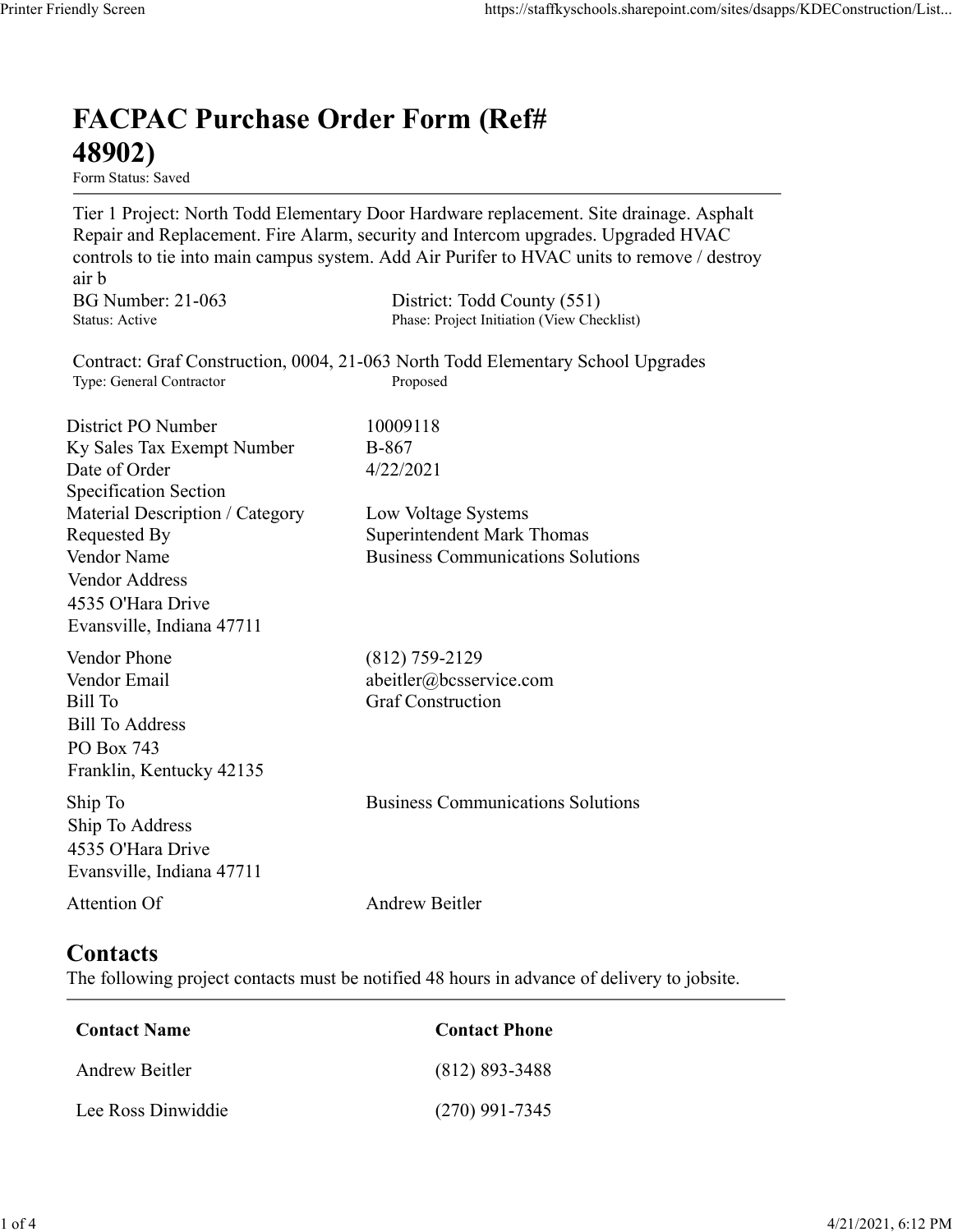## **Materials**

|                                                                                                                                                                                                                            |                              |          | https://staffkyschools.sharepoint.com/sites/dsapps/KDEConstruction/List |              |
|----------------------------------------------------------------------------------------------------------------------------------------------------------------------------------------------------------------------------|------------------------------|----------|-------------------------------------------------------------------------|--------------|
|                                                                                                                                                                                                                            |                              |          |                                                                         |              |
| <b>Materials</b><br>Furnish the necessary materials to complete the following bid package(s) / specification<br>section(s) in its entirety. All materials shall be in accordance with the requirements of the<br>Contract. |                              |          |                                                                         |              |
| <b>Item Description</b>                                                                                                                                                                                                    | <b>Item</b><br><b>Number</b> | Quantity | <b>Unit Price</b>                                                       | <b>Total</b> |
| Low Voltage Equipment                                                                                                                                                                                                      | $\mathbf{1}$                 | 1        | \$163,861.81                                                            | \$163,861.81 |
|                                                                                                                                                                                                                            |                              |          | Purchase Order Total:                                                   | \$163,861.81 |
|                                                                                                                                                                                                                            |                              |          |                                                                         |              |
| <b>Authorization</b>                                                                                                                                                                                                       |                              |          |                                                                         |              |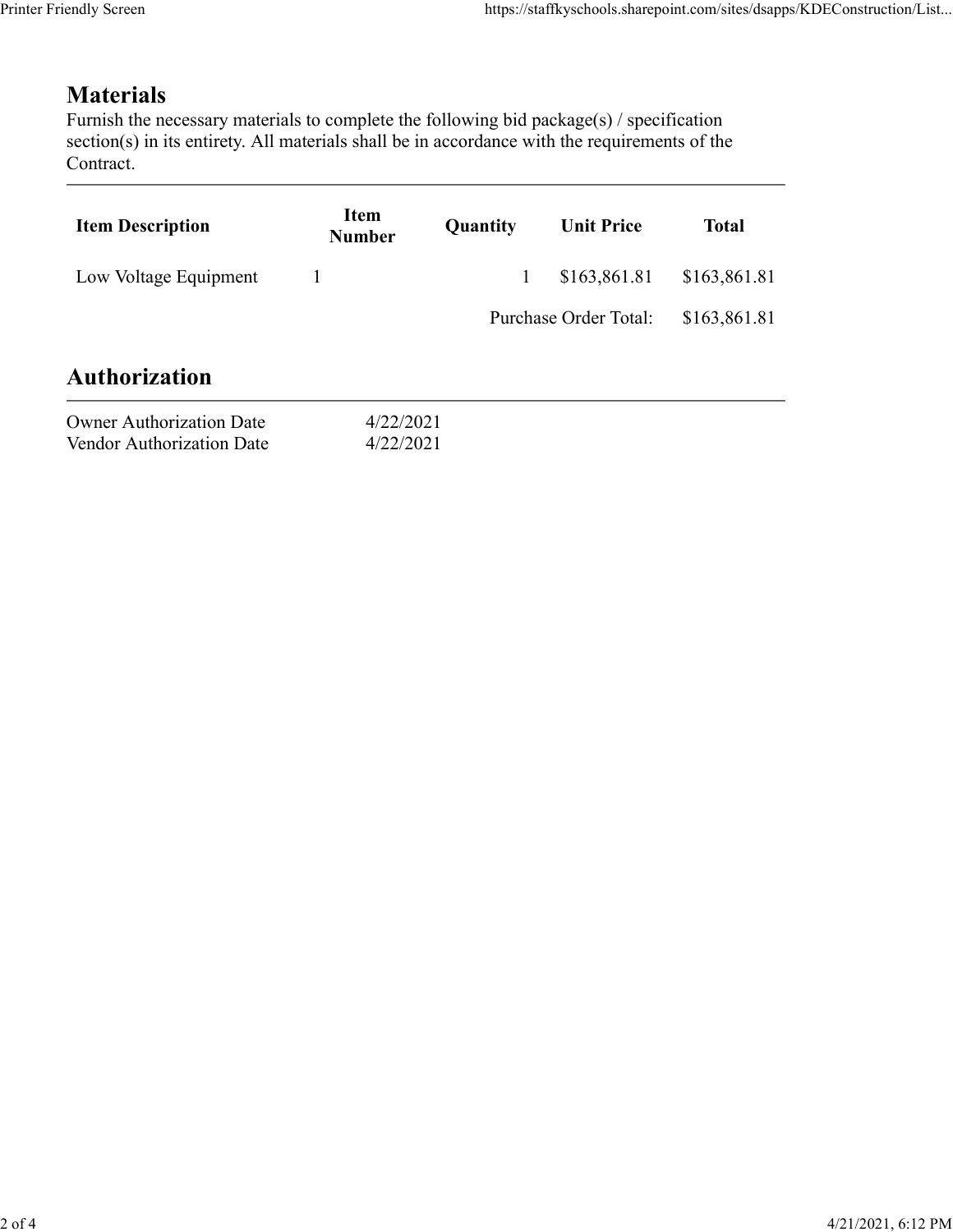|                                                                                                                                                                                                                                                                                                                                                                                                                                                                                                                                                                                                                                                                                                                                                                                                                                                                                                                                                                                                                                                                                                                                                                                                                                                                                                                                                                                                                                                                                                                                                                                                                                                                                                                                                                                                                                                                                                                                                                                                                                                                                                                      | Purchase Order Signature Page (Online Form Ref# 48902) |  |  |  |  |
|----------------------------------------------------------------------------------------------------------------------------------------------------------------------------------------------------------------------------------------------------------------------------------------------------------------------------------------------------------------------------------------------------------------------------------------------------------------------------------------------------------------------------------------------------------------------------------------------------------------------------------------------------------------------------------------------------------------------------------------------------------------------------------------------------------------------------------------------------------------------------------------------------------------------------------------------------------------------------------------------------------------------------------------------------------------------------------------------------------------------------------------------------------------------------------------------------------------------------------------------------------------------------------------------------------------------------------------------------------------------------------------------------------------------------------------------------------------------------------------------------------------------------------------------------------------------------------------------------------------------------------------------------------------------------------------------------------------------------------------------------------------------------------------------------------------------------------------------------------------------------------------------------------------------------------------------------------------------------------------------------------------------------------------------------------------------------------------------------------------------|--------------------------------------------------------|--|--|--|--|
| Vendor                                                                                                                                                                                                                                                                                                                                                                                                                                                                                                                                                                                                                                                                                                                                                                                                                                                                                                                                                                                                                                                                                                                                                                                                                                                                                                                                                                                                                                                                                                                                                                                                                                                                                                                                                                                                                                                                                                                                                                                                                                                                                                               | Date                                                   |  |  |  |  |
|                                                                                                                                                                                                                                                                                                                                                                                                                                                                                                                                                                                                                                                                                                                                                                                                                                                                                                                                                                                                                                                                                                                                                                                                                                                                                                                                                                                                                                                                                                                                                                                                                                                                                                                                                                                                                                                                                                                                                                                                                                                                                                                      |                                                        |  |  |  |  |
| Owner                                                                                                                                                                                                                                                                                                                                                                                                                                                                                                                                                                                                                                                                                                                                                                                                                                                                                                                                                                                                                                                                                                                                                                                                                                                                                                                                                                                                                                                                                                                                                                                                                                                                                                                                                                                                                                                                                                                                                                                                                                                                                                                | Date                                                   |  |  |  |  |
| <b>Terms and Conditions</b>                                                                                                                                                                                                                                                                                                                                                                                                                                                                                                                                                                                                                                                                                                                                                                                                                                                                                                                                                                                                                                                                                                                                                                                                                                                                                                                                                                                                                                                                                                                                                                                                                                                                                                                                                                                                                                                                                                                                                                                                                                                                                          |                                                        |  |  |  |  |
| 1. Drawings, catalogs, cut sheets, or samples shall be submitted for approval.<br>2. All invoices shall be sent to the contractor/subcontractor designated on the purchase<br>order for approval. No invoices shall be sent directly to the Board of Education<br>(Owner) for payment.<br>3. All invoices shall reference the purchase order number.<br>4. No change in, modification of, or revision of this order shall be valid unless in writing<br>and signed by the Owner.<br>5. Vendor agrees to observe and comply with all applicable federal, state and locals laws,<br>rules, ordinances and regulations in performance of this order.<br>6. Vendor shall not assign this order or any right hereunder without first having obtained<br>the written consent of the Owner.<br>7. Deliveries are to be made in accordance with the Owner's schedule, as directed by the<br>General Contractor (GC), Construction Manager (CM) or Qualified Provider (QP).<br>8. The Owner may cancel this purchase order in whole or in part in the event that the<br>vendor fails or refuses to deliver any of the items purchased, within the time provided,<br>or otherwise violates any of the conditions of this purchase order, or if it becomes<br>evident that the vendor is not providing materials in accordance with the specifications<br>or with such diligence as to permit delivery on or before the delivery date.<br>9. The vendor agrees to deliver the items to the supplied hereunder free and clear of all<br>liens, encumbrances and claims.<br>10. If any of the goods covered under this purchase order are found to be defective in<br>material or workmanship, or otherwise not in conformity with the requirements of this<br>order, the Owner, in addition to the other rights which it may have under warranty or<br>otherwise, shall have the right to reject the same or require that such articles or<br>materials be corrected or replaced promptly with satisfactory materials or<br>workmanship.<br>11. By acknowledging receipt of this order, by performing the designated work or any |                                                        |  |  |  |  |